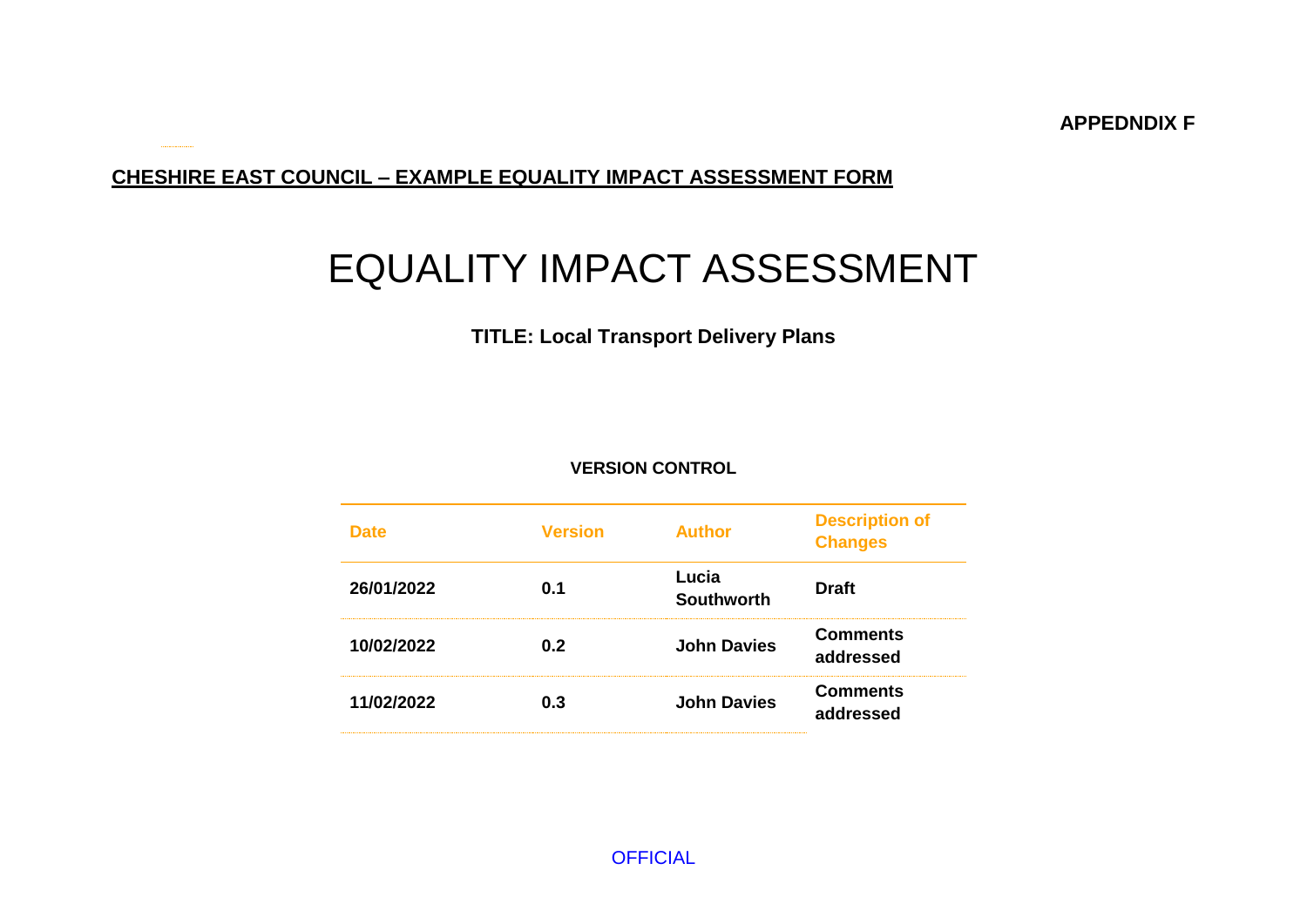## **CHESHIRE EAST COUNCIL –EQUALITY IMPACT ASSESSMENT**

**Stage 1 Description:** Fact finding (about your policy / service /

| <b>Department</b>         | Place                                                                                                                 |                                       | Lead officer responsible for assessment                      |                 | <b>John Davies</b>      |                |
|---------------------------|-----------------------------------------------------------------------------------------------------------------------|---------------------------------------|--------------------------------------------------------------|-----------------|-------------------------|----------------|
| <b>Service</b>            | <b>Strategic Infrastructure</b>                                                                                       |                                       | Other members of team undertaking<br>assessment              |                 | <b>Lucia Southworth</b> |                |
| <b>Date</b>               | 26/01/2022                                                                                                            |                                       | <b>Version 0.01</b>                                          |                 |                         |                |
| <b>Type of document</b>   | <b>Strategy</b>                                                                                                       | <b>Project</b>                        | <b>Function</b>                                              | <b>Policy</b>   | <b>Procedure</b>        | <b>Service</b> |
| (mark as appropriate)     |                                                                                                                       |                                       |                                                              |                 |                         |                |
|                           |                                                                                                                       |                                       |                                                              |                 |                         |                |
| Is this a new/existing/   |                                                                                                                       | <b>New</b>                            |                                                              | <b>Existing</b> | <b>Revision</b>         |                |
| revision of an existing   |                                                                                                                       |                                       |                                                              |                 |                         |                |
| document (please          |                                                                                                                       |                                       |                                                              |                 |                         |                |
| mark as appropriate)      |                                                                                                                       |                                       |                                                              |                 |                         |                |
| Title and subject of      |                                                                                                                       | <b>Local Transport Delivery Plans</b> |                                                              |                 |                         |                |
| the impact                |                                                                                                                       |                                       | Background to the Local Transport Plan (LTP)                 |                 |                         |                |
| assessment (include       |                                                                                                                       |                                       |                                                              |                 |                         |                |
| a brief description of    | The Council adopted a new Local Transport Plan (LTP) in October 2019. The LTP strategy considers all forms of         |                                       |                                                              |                 |                         |                |
| the aims, outcomes,       | transport over the period of 2019-2024 and outlines the role transport will play in supporting the long-term goals of |                                       |                                                              |                 |                         |                |
| operational issues as     | Cheshire East. The LTP strategy includes a comprehensive set of actions to address strategic transport challenges     |                                       |                                                              |                 |                         |                |
| appropriate and how       | for Cheshire East including:                                                                                          |                                       |                                                              |                 |                         |                |
| it fits in with the wider |                                                                                                                       |                                       |                                                              |                 |                         |                |
| aims of the               |                                                                                                                       |                                       | Protecting and improving our environment                     |                 |                         |                |
| organisation)             |                                                                                                                       |                                       | Supporting growth and economic strength through connectivity |                 |                         |                |
|                           |                                                                                                                       | Ensuring accessibility to services    |                                                              |                 |                         |                |
| Please attach a copy      | Promoting health, wellbeing and physical activity                                                                     |                                       |                                                              |                 |                         |                |
| of the strategy/ plan/    |                                                                                                                       |                                       | Maintaining and managing our network assets; and             |                 |                         |                |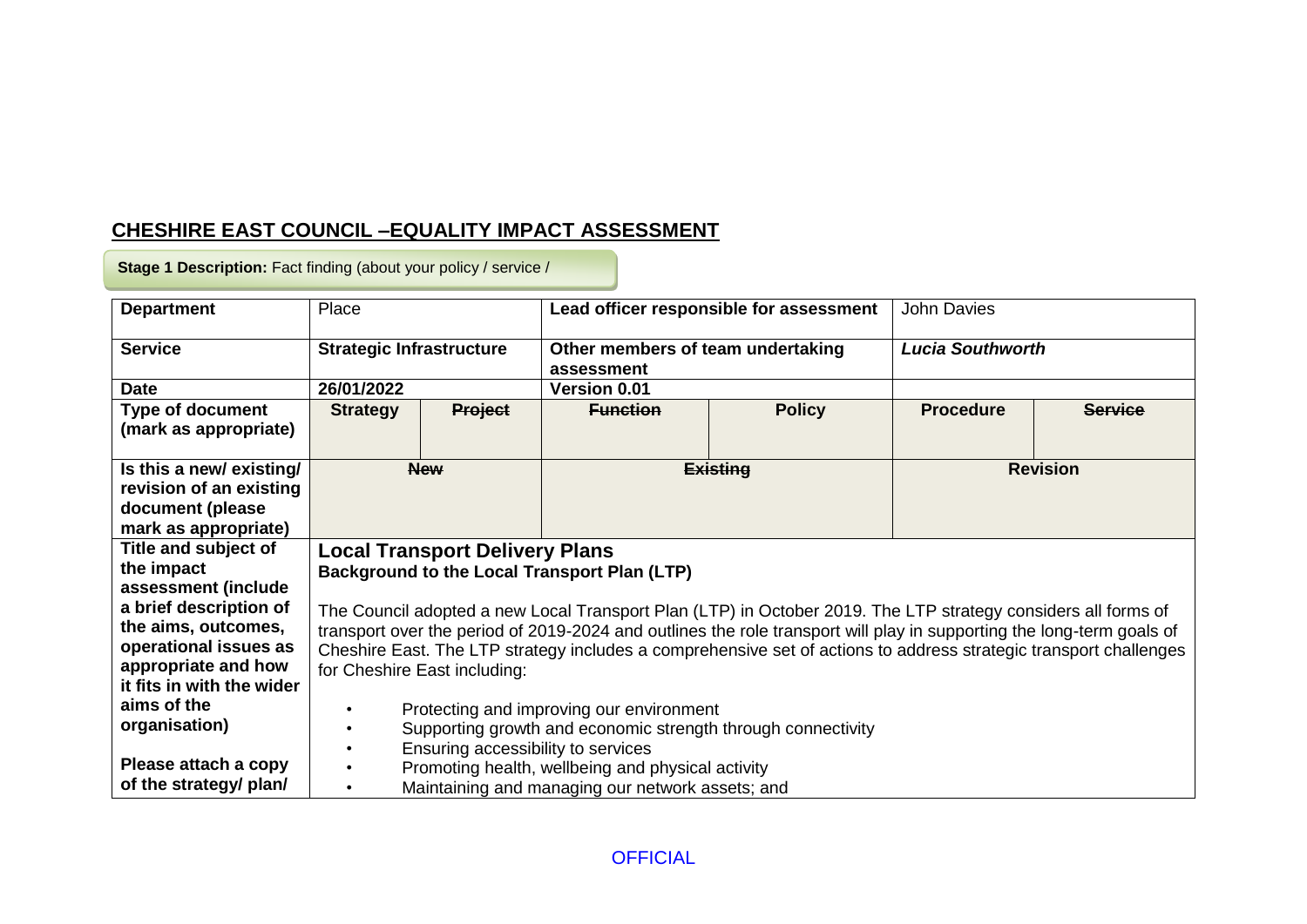| function/ policy/                                                                                                                          | Improving organisational efficiency and effectiveness<br>$\bullet$                                                                                                                                                                                                                                                                                                                                                                                                                                                                                                                                                                                                                                                                                                                |  |  |  |  |  |  |
|--------------------------------------------------------------------------------------------------------------------------------------------|-----------------------------------------------------------------------------------------------------------------------------------------------------------------------------------------------------------------------------------------------------------------------------------------------------------------------------------------------------------------------------------------------------------------------------------------------------------------------------------------------------------------------------------------------------------------------------------------------------------------------------------------------------------------------------------------------------------------------------------------------------------------------------------|--|--|--|--|--|--|
| procedure/ service                                                                                                                         | Following on from the production of the LTP, Local Transport Delivery Plans have been developed for the two<br>principal towns (Crewe and Macclesfield) and nine Key Service Centres (Alsager, Congleton, Handforth,<br>Middlewich, Nantwich, Knutsford, Poynton, Sandbach, Wilmslow). This also includes surrounding areas to ensure<br>all parts of the borough are included in at least one Delivery Plan.                                                                                                                                                                                                                                                                                                                                                                     |  |  |  |  |  |  |
|                                                                                                                                            | The Delivery Plans are intended to be enabling documents so the Council can coordinate investment over the<br>coming years and seek additional funds from external sources. The Delivery Plans set out the following:                                                                                                                                                                                                                                                                                                                                                                                                                                                                                                                                                             |  |  |  |  |  |  |
|                                                                                                                                            | The key evidence used to identify specific issues and objectives for individual areas of the borough.                                                                                                                                                                                                                                                                                                                                                                                                                                                                                                                                                                                                                                                                             |  |  |  |  |  |  |
|                                                                                                                                            | Schemes across all modes of transport that contribute to meeting place-based objectives.                                                                                                                                                                                                                                                                                                                                                                                                                                                                                                                                                                                                                                                                                          |  |  |  |  |  |  |
|                                                                                                                                            | The assessment of schemes to understand their effectiveness and deliverability.                                                                                                                                                                                                                                                                                                                                                                                                                                                                                                                                                                                                                                                                                                   |  |  |  |  |  |  |
|                                                                                                                                            | Recommended timescales over which schemes could be delivered, subject to sourcing the required<br>funding and conducting further development work to understand feasibility.                                                                                                                                                                                                                                                                                                                                                                                                                                                                                                                                                                                                      |  |  |  |  |  |  |
|                                                                                                                                            | Recommended packages of schemes for each mode of transport.                                                                                                                                                                                                                                                                                                                                                                                                                                                                                                                                                                                                                                                                                                                       |  |  |  |  |  |  |
|                                                                                                                                            | The plans were consulted on until March 2021, and this document sets out how the Council conducted effective<br>and wide-ranging engagement with stakeholders to inform the schemes that are delivered. Following the<br>consultation and engagement process the responses were analysed by Cheshire East Council and new objectives<br>and scheme proposals were identified and collated. The demographic make-up of the respondents, the reactions<br>to the plans and the themes of the suggestions made have also been further analysed for the next phase of the<br>Local Transport Delivery Plans delivery. The responses have been included in the long list of schemes and<br>assessed as part of considerations as to which schemes are carried forward for development. |  |  |  |  |  |  |
| Who are the main<br>stakeholders, and<br>have they been<br>engaged with?<br>(e.g., general public,<br>employees,<br>Councillors, partners, | A public consultation on a range of scheme options for improving local transport networks in each area of the<br>borough took place between the 23rd November 2020 and 31st March 2021. This consultation set out the<br>Council's understanding of objectives for improving local areas, issues, and options to improve the transport<br>network. The consultation used an interactive mapping system to present information in a user-friendly format.<br>Materials were made available to stakeholders in alternative formats, where requested, including printed materials<br>posted to stakeholders.                                                                                                                                                                         |  |  |  |  |  |  |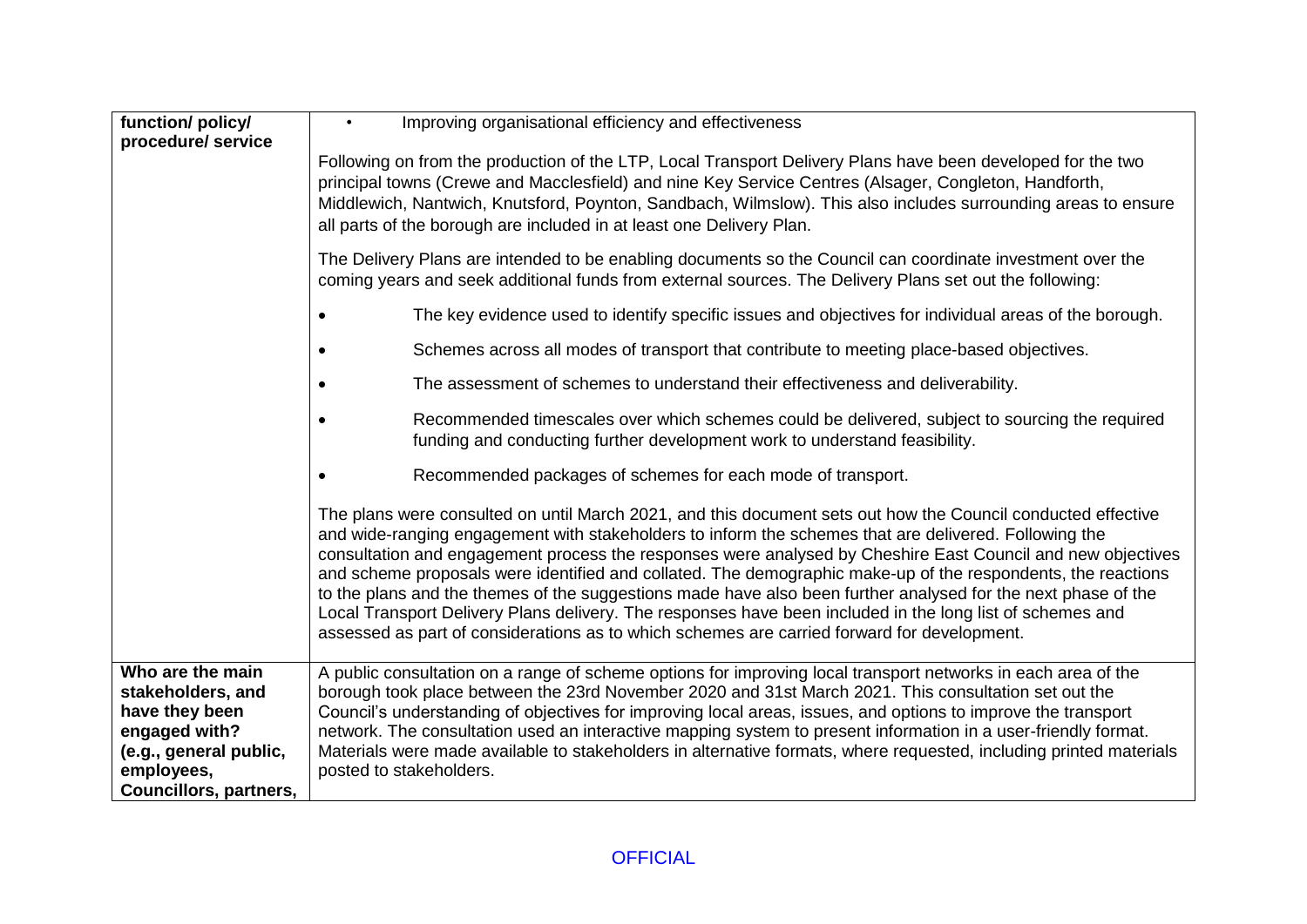| specific audiences,                                   | The identified main stakeholders are as follows:                                                                                                                                                                                                                                                                                                                                                                                                                                                                                                                                                                                                                                                                                                                                                                                                                                                                                                                                                                                                                                                                                                                                                                                                                                                                                                                                                                                                                                                                                                                                                                                                      |                                                                                                                                                                                                                                       |  |  |  |  |  |
|-------------------------------------------------------|-------------------------------------------------------------------------------------------------------------------------------------------------------------------------------------------------------------------------------------------------------------------------------------------------------------------------------------------------------------------------------------------------------------------------------------------------------------------------------------------------------------------------------------------------------------------------------------------------------------------------------------------------------------------------------------------------------------------------------------------------------------------------------------------------------------------------------------------------------------------------------------------------------------------------------------------------------------------------------------------------------------------------------------------------------------------------------------------------------------------------------------------------------------------------------------------------------------------------------------------------------------------------------------------------------------------------------------------------------------------------------------------------------------------------------------------------------------------------------------------------------------------------------------------------------------------------------------------------------------------------------------------------------|---------------------------------------------------------------------------------------------------------------------------------------------------------------------------------------------------------------------------------------|--|--|--|--|--|
| residents)                                            | The general public (including residents and visitors to the Borough)<br><b>Cheshire East Council stakeholders</b><br>Public transport operators<br>Local businesses/organisations<br>Schools and education establishments<br>Neighbouring local authorities<br>$\bullet$<br>Governmental bodies (e.g., Local Enterprise Partnership)<br>Statutory transport bodies (e.g., Department for Transport and Transport for the North)<br>Partner organisations<br>$\bullet$<br><b>Town and Parish Councils</b><br>Transport interest groups<br><b>Environmental groups</b><br><b>MPs</b><br><b>Emergency services</b><br>To enable all interested stakeholders to view materials and comment given the pandemic restrictions, the<br>consultation period was extended by two months from the end of January to the end of March 2021. As a result of<br>the pandemic the consultation was predominately online however stakeholders could request printed copies of<br>material relevant to their area/s of the borough by calling the Customer Contact Centre or emailing in.<br>In total, 1,041 responses were received, including 881 online survey responses, 31 paper survey responses, and<br>129 email responses. Consultation respondents included many town and parish councils who submitted detailed<br>feedback, members of the public, community groups, and MPs. Consultation feedback has been analysed and<br>reviewed to inform the final Local Transport Delivery Plans. Further to this, targeted engagement has been<br>conducted during January / February 2022 with Town Councils on Local Transport Delivery Plans presented in this |                                                                                                                                                                                                                                       |  |  |  |  |  |
|                                                       | report and accompanying appendices.                                                                                                                                                                                                                                                                                                                                                                                                                                                                                                                                                                                                                                                                                                                                                                                                                                                                                                                                                                                                                                                                                                                                                                                                                                                                                                                                                                                                                                                                                                                                                                                                                   |                                                                                                                                                                                                                                       |  |  |  |  |  |
| <b>Consultation/</b><br>involvement carried<br>out    | <b>YES</b>                                                                                                                                                                                                                                                                                                                                                                                                                                                                                                                                                                                                                                                                                                                                                                                                                                                                                                                                                                                                                                                                                                                                                                                                                                                                                                                                                                                                                                                                                                                                                                                                                                            | <b>NO</b>                                                                                                                                                                                                                             |  |  |  |  |  |
| <b>What consultation</b><br>method(s) did you<br>use? |                                                                                                                                                                                                                                                                                                                                                                                                                                                                                                                                                                                                                                                                                                                                                                                                                                                                                                                                                                                                                                                                                                                                                                                                                                                                                                                                                                                                                                                                                                                                                                                                                                                       | Given the social distancing requirements in place at the time of the consultation, in person engagement activities<br>were not undertaken. The following methodology was utilised to engage effectively and widely with stakeholders: |  |  |  |  |  |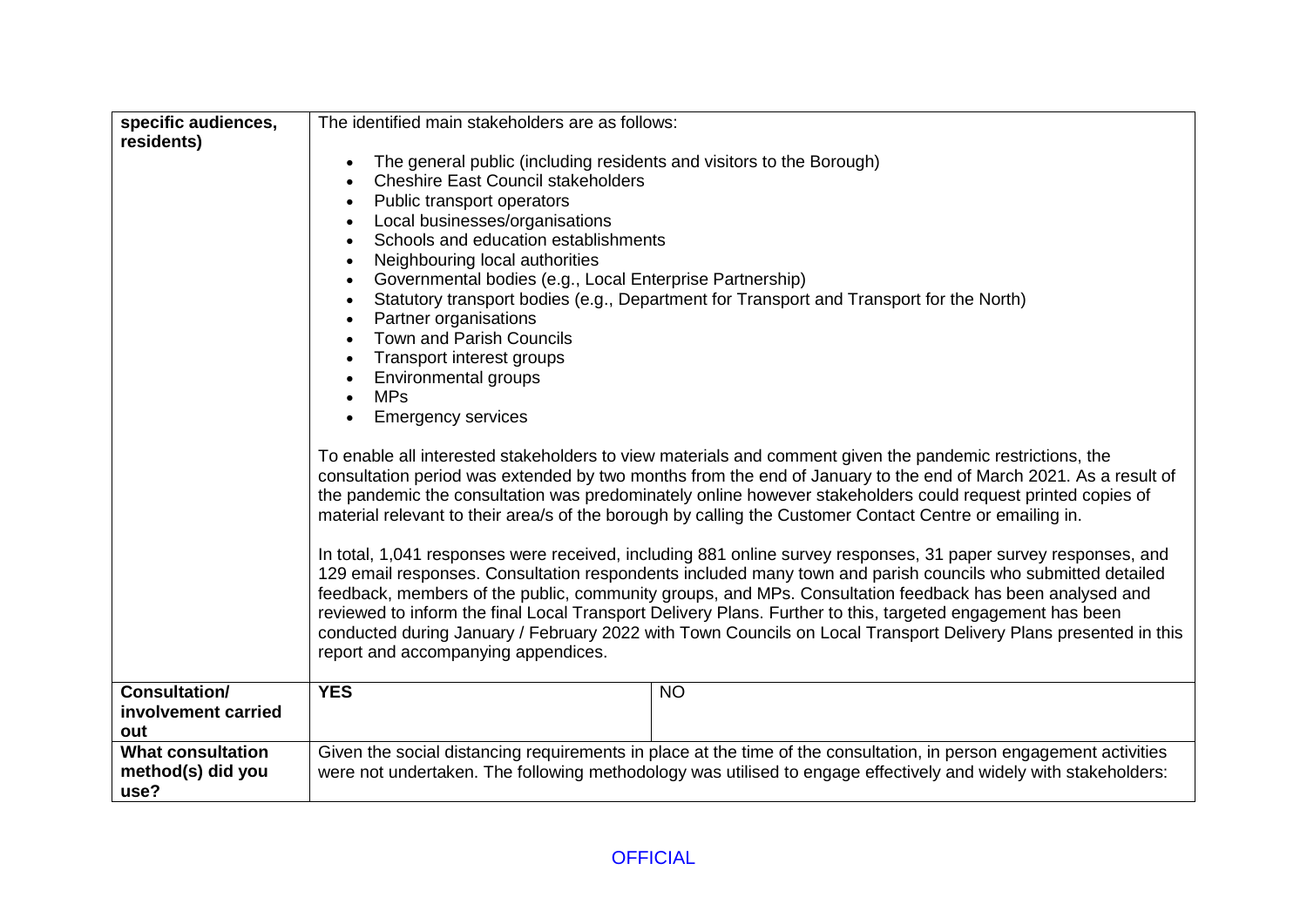| Digital: The project mapper online engagement tool<br>(https://cheshireeast.maps.arcgis.com/apps/MapSeries/index.html?appid=48d6af7045d2495c81a1850a2c8<br>a72c1) was utilised to provide a user-friendly method of viewing information on schemes proposed,<br>including summary and detailed information on the proposed schemes. This was used for the initial<br>engagement to gather public opinion and also to measure effectiveness of the interventions as part of<br>delivery of the scheme. The project mapper tool adheres to A++ standards for accessibility in terms of<br>making information legible. To ensure information was accessible for all, there was also an option to issue<br>paper questionnaires for completion (that are then transcribed into the online tool) should this be the<br>preferred approach requested by stakeholders.<br>Paper based: Hosting printed materials on the schemes and survey questionnaires in libraries across the<br>$\bullet$<br>borough was considered however due to the lockdown at the time it was unfeasible as libraries were<br>closed. Stakeholders were however be able to request printed copies of the materials and survey by calling<br>the CEC customer contact centre or emailing the COVIDRecoveryHighways@cheshireeast.gov.uk |
|----------------------------------------------------------------------------------------------------------------------------------------------------------------------------------------------------------------------------------------------------------------------------------------------------------------------------------------------------------------------------------------------------------------------------------------------------------------------------------------------------------------------------------------------------------------------------------------------------------------------------------------------------------------------------------------------------------------------------------------------------------------------------------------------------------------------------------------------------------------------------------------------------------------------------------------------------------------------------------------------------------------------------------------------------------------------------------------------------------------------------------------------------------------------------------------------------------------------------------------------------------------------------------------------------------|
| address. The Council also made information available in appropriate alternative formats as required.<br><b>Correspondence:</b> Emails / letters to the Council were tracked and analysed alongside feedback from the<br>channels identified above. The Council also responded to correspondence in accordance with its published<br>standards.                                                                                                                                                                                                                                                                                                                                                                                                                                                                                                                                                                                                                                                                                                                                                                                                                                                                                                                                                           |
| The consultation aimed to engage as wide as possible cross section of people, reaching out to umbrella<br>organisations and using the Council's Connected Communities teams across the Borough to highlight the<br>consultation. Further targeted engagement should be conducted as part of individual schemes as they come<br>forward to engage these groups in the vicinity of schemes.                                                                                                                                                                                                                                                                                                                                                                                                                                                                                                                                                                                                                                                                                                                                                                                                                                                                                                                |

| All residents of Cheshire East may be impacted by the projects which are eventually delivered as part of the<br>Local Transport Delivery Plans. The LTDPs provide a framework to guide a range of schemes and<br>investment for the future.                             |
|-------------------------------------------------------------------------------------------------------------------------------------------------------------------------------------------------------------------------------------------------------------------------|
| Critical to the success of the Delivery Plans is ensuring integration with other investment programmes to<br>support delivery of the Council's Corporate Plan 2021-2025. The report contributes to the following priority<br>outcomes identified in the Corporate Plan: |
|                                                                                                                                                                                                                                                                         |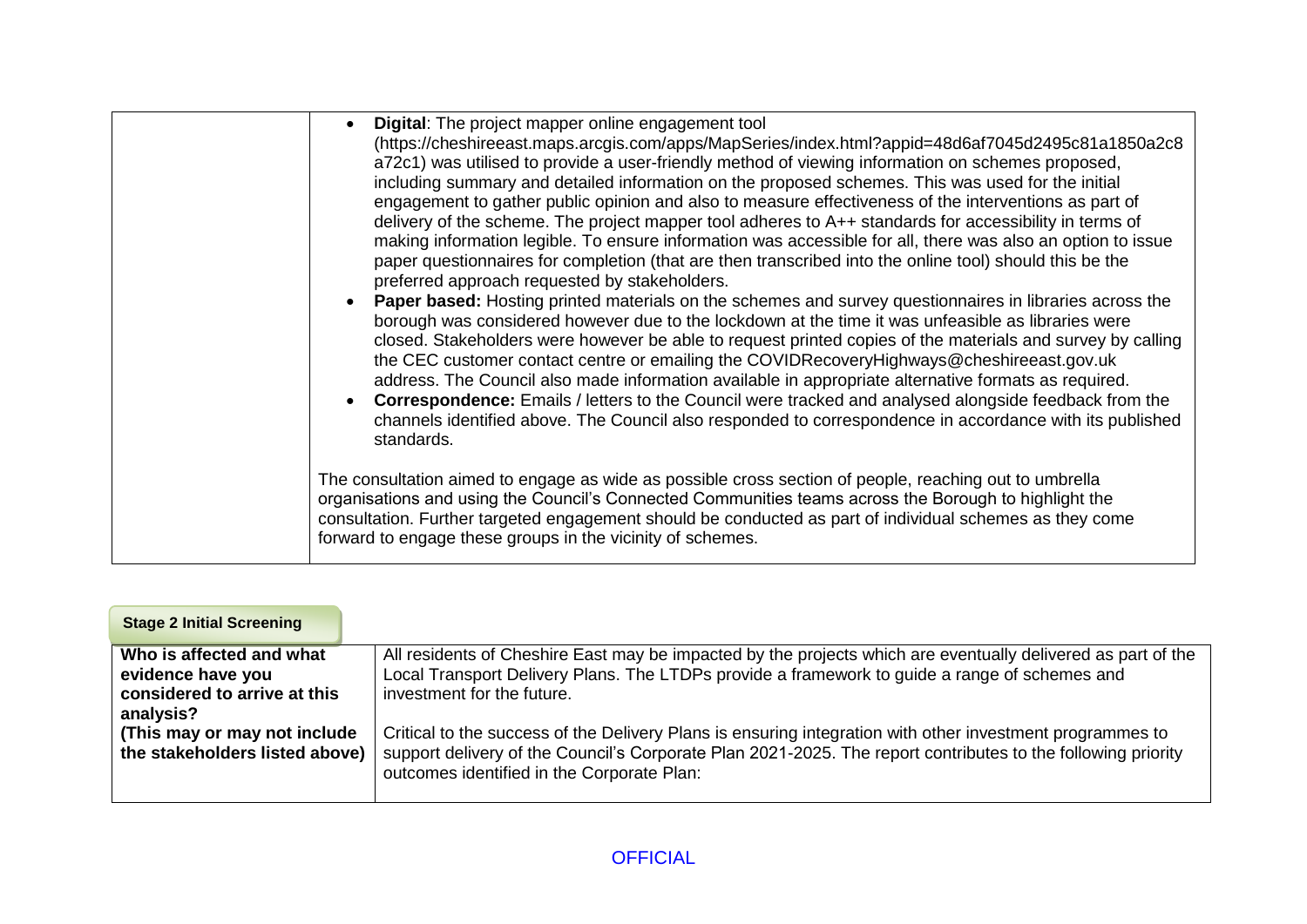|                                        | OPEN – the plan development has included public consultation and stakeholder engagement to<br>ensure the plans reflect the views of the community, as well as explaining the methodology to ensure that<br>the plan development is open and transparent.                                                                                                                     |
|----------------------------------------|------------------------------------------------------------------------------------------------------------------------------------------------------------------------------------------------------------------------------------------------------------------------------------------------------------------------------------------------------------------------------|
|                                        | GREEN - through proposals that would improve sustainable travel across the Borough, the Council<br>will further encourage the uptake of walking, cycling, public transport and electric vehicles. This will<br>positively contribute both to our response to the climate emergency and also to reducing the incidence of air<br>quality problems, especially in urban areas. |
|                                        | FAIR – the proposals are intended to create improved accessibility to schools, employment, key<br>services and leisure opportunities. The plans are considering how accessibility can be improved in both<br>urban and rural areas across the Borough.                                                                                                                       |
|                                        | As such future work will be conducted to implement schemes and investment programmes, EqIAs should be<br>conducted on a scheme-by-scheme basis as they come forward.                                                                                                                                                                                                         |
| Who is intended to benefit<br>and how? | The LTDPs have been developed in line with the LTP, which has been structured to support the corporate<br>outcomes of Cheshire East Council and therefore all residents should benefit from the LTP in line with the<br>Council's Corporate Strategy.                                                                                                                        |
|                                        | Residents should benefit from these schemes through the improved transport facilities set out within the<br>LTDPs. The LTDPs include a number of key investment themes which are outlined below alongside their<br>impact on protected characteristics in order to identify who is intended to benefit from the strategy.                                                    |
|                                        | The consultation process in 2020/21 provided an opportunity for residents and stakeholders to respond and<br>fully engage with the Council, which has influenced changes made to the LTDPs. As a result of the<br>consultation feedback a number of new scheme options have been added to the plans as requested by<br>stakeholders.                                         |
|                                        | The investment themes include:                                                                                                                                                                                                                                                                                                                                               |
|                                        | <b>Active Travel</b>                                                                                                                                                                                                                                                                                                                                                         |
|                                        | Investment in walking and cycling infrastructure schemes will enable people to travel actively and<br>$\bullet$<br>create opportunities for residents to improve their health, wellbeing and save money on alternative<br>modes. It will benefit all groups in the area through improving air quality.                                                                       |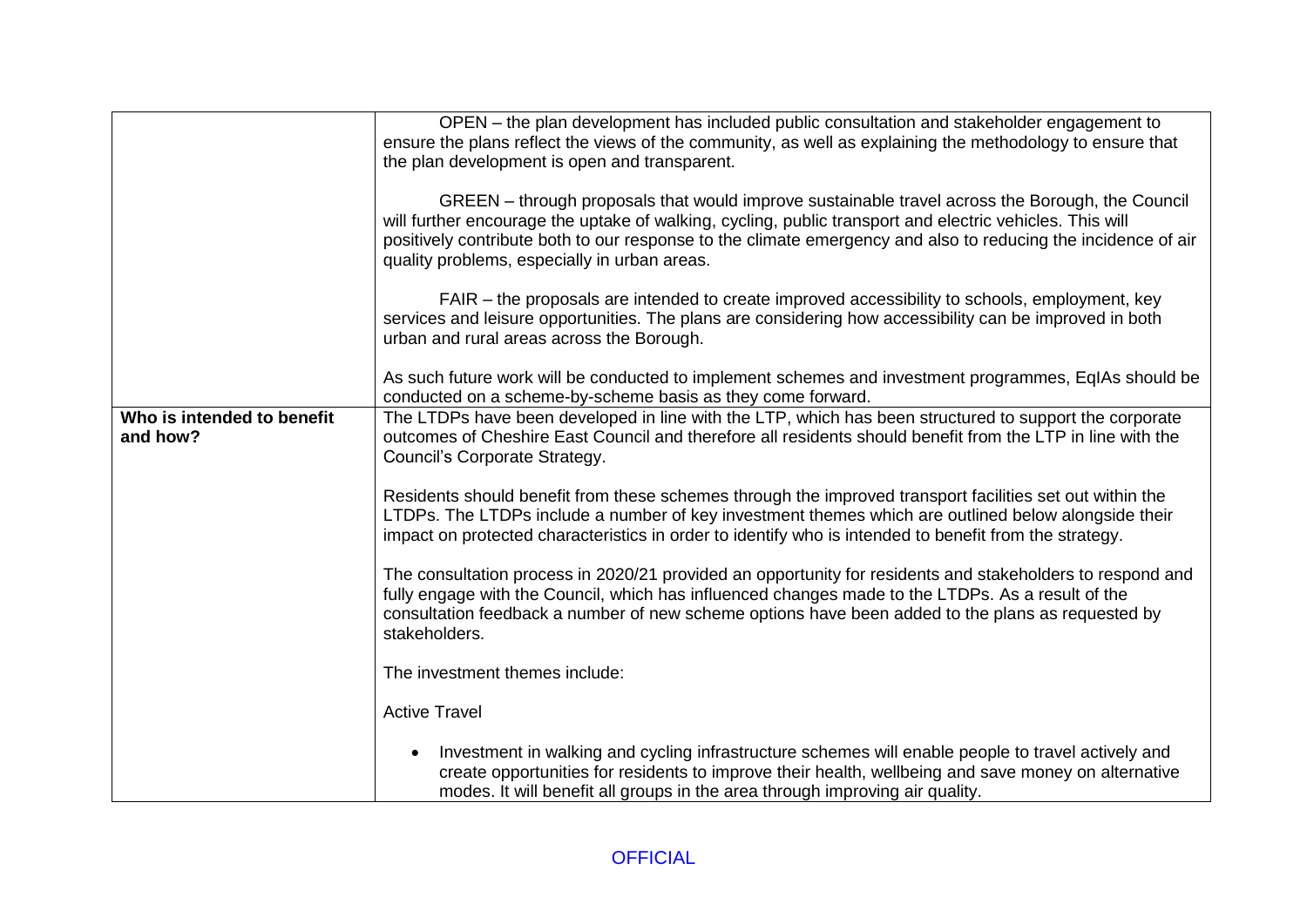|                                                                                                        | <b>Public Transport</b><br>Investment in public transport will improve the reliability and ease of journeys for people who are<br>reliant on public transport. It will also enable those who currently choose not to use it to start using<br>public transport, consequently, reducing traffic in the borough and contributing health and climate<br>goals.                                                                                                                        |
|--------------------------------------------------------------------------------------------------------|------------------------------------------------------------------------------------------------------------------------------------------------------------------------------------------------------------------------------------------------------------------------------------------------------------------------------------------------------------------------------------------------------------------------------------------------------------------------------------|
|                                                                                                        | Parking<br>Investment in better parking facilities and management will improve ease of access to key services<br>$\bullet$<br>for residents in the borough.                                                                                                                                                                                                                                                                                                                        |
|                                                                                                        | Highways<br>Investment in highways will improve the network for all users by improving journey quality, journey<br>time and reducing congestion.                                                                                                                                                                                                                                                                                                                                   |
|                                                                                                        | It is to be noted that further EqIAs would need to be developed for specific projects and investment<br>programmes as they come forward to ensure that no groups/protected characteristics are negatively<br>affected.                                                                                                                                                                                                                                                             |
| <b>Could there be a different</b><br>impact or outcome for some<br>groups?                             | There is potential for varying impacts on some groups for projects that may be delivered as part of the<br>LTDPs, however, as part of the consultation no negative impacts on people with protected characteristics<br>were identified from the feedback given the high level nature of the schemes at this stage. Further EqIAs<br>would need to be developed for specific projects and investment programmes to enable positive outcomes<br>and avoid/mitigate negative impacts. |
| Does it include making<br>decisions based on individual<br>characteristics, needs or<br>circumstances? | All the decisions will be based on assessment of all characteristics. Should there be a negative impact this<br>will be looked at and mitigation measures put in place through scheme designs.                                                                                                                                                                                                                                                                                     |
| Are relations between<br>different groups or<br>communities likely to be<br>affected?                  | There should be no effect on relations between different groups or communities. The LTDPs aim to support<br>the Council's corporate outcomes and set out fair and equitable investment in the transport network.                                                                                                                                                                                                                                                                   |
| (e.g., will it favour one<br>particular group or deny<br>opportunities for others?)                    |                                                                                                                                                                                                                                                                                                                                                                                                                                                                                    |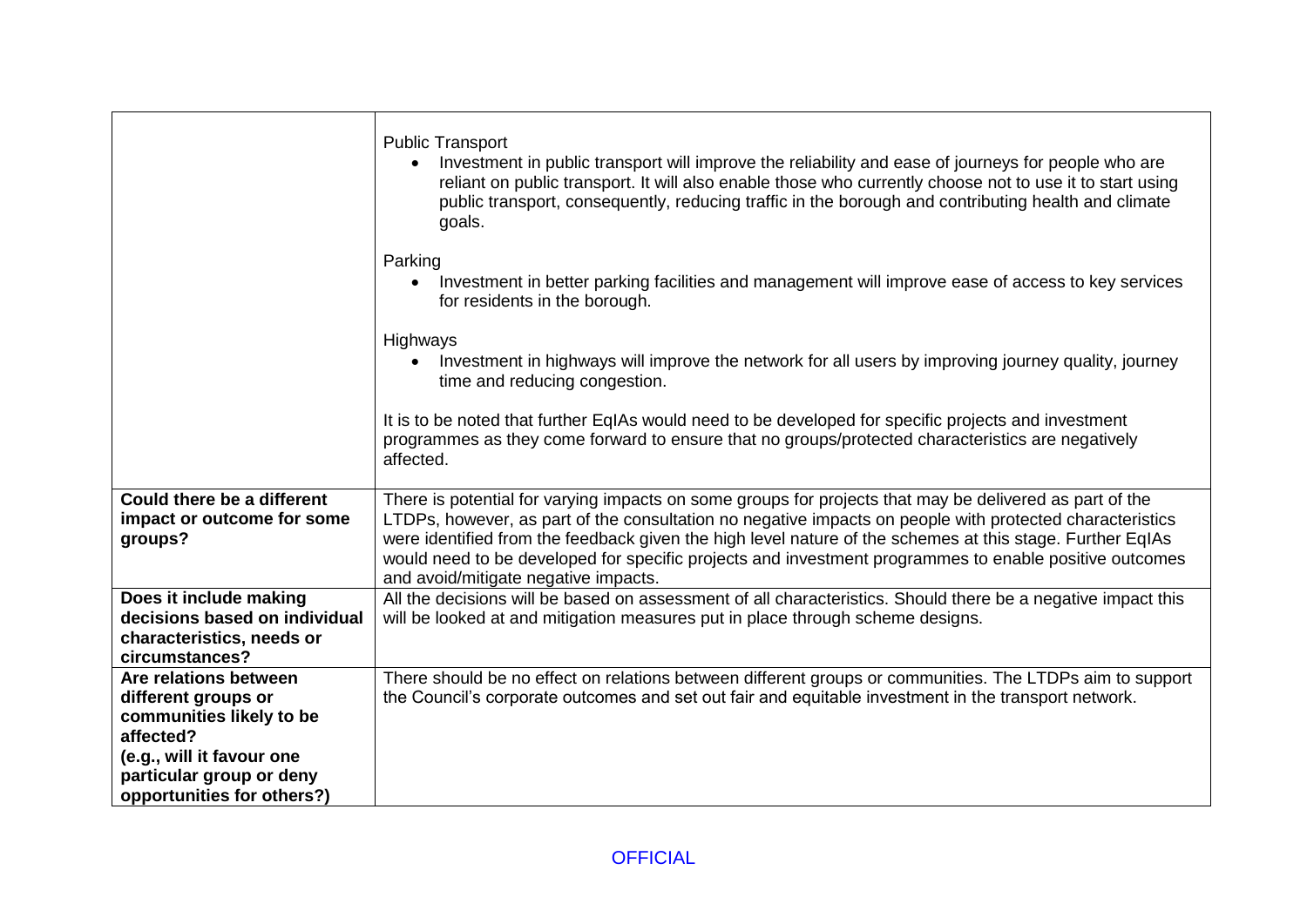| Is there any specific targeted<br>action to promote equality? Is<br>there a history of unequal<br>outcomes (do you have<br>enough evidence to prove<br>otherwise)? |                                                                                                  | The LTDPs have been developed for each principal town (Crewe and Macclesfield) and key service centres<br>(Handforth, Wilmslow, Congleton, Knutsford, Poynton and Disley, Alsager, Middlewich, Nantwich,<br>Sandbach). Importantly the LTDPs also cover the surrounding areas of these towns so each area of the<br>borough is contained within at least one plan. These plans cover the main transport priorities in each area<br>and together they cover the whole of Cheshire East, including smaller rural areas, ensuring that all areas are<br>considered and catered for.                                                                                              |                                            |   |   |                              |   |   |
|--------------------------------------------------------------------------------------------------------------------------------------------------------------------|--------------------------------------------------------------------------------------------------|-------------------------------------------------------------------------------------------------------------------------------------------------------------------------------------------------------------------------------------------------------------------------------------------------------------------------------------------------------------------------------------------------------------------------------------------------------------------------------------------------------------------------------------------------------------------------------------------------------------------------------------------------------------------------------|--------------------------------------------|---|---|------------------------------|---|---|
|                                                                                                                                                                    |                                                                                                  | The consultation process for the LTDPs specifically sought views on these areas which encompass the<br>surrounding rural areas to understand specific needs across the Borough. Through the consultation CEC<br>also engaged with the Council's Equality Champions, specific community umbrella groups, schools and<br>CEC's Connected Communities teams. As noted above, feedback from the consultation has resulted in<br>numerous new scheme options being added to the Delivery Plans. At this stage however the scheme<br>options are high level and lack detail. As part of future work there is therefore a need to engage groups to<br>inform the details of schemes. |                                            |   |   |                              |   |   |
|                                                                                                                                                                    | Is there an actual or potential negative impact on these specific characteristics? (Please tick) |                                                                                                                                                                                                                                                                                                                                                                                                                                                                                                                                                                                                                                                                               |                                            |   |   |                              |   |   |
| Age                                                                                                                                                                | Y                                                                                                | N                                                                                                                                                                                                                                                                                                                                                                                                                                                                                                                                                                                                                                                                             | <b>Marriage &amp; civil</b><br>partnership | Υ | N | <b>Religion &amp; belief</b> | Υ | N |
| <b>Disability</b>                                                                                                                                                  | Υ                                                                                                | N                                                                                                                                                                                                                                                                                                                                                                                                                                                                                                                                                                                                                                                                             | <b>Pregnancy &amp; maternity</b>           | Y | N | <b>Sex</b>                   | Y | N |
| <b>Gender reassignment</b>                                                                                                                                         | Y                                                                                                | N                                                                                                                                                                                                                                                                                                                                                                                                                                                                                                                                                                                                                                                                             | Race                                       | Y | N | <b>Sexual orientation</b>    | Y | N |

**Stage 3 Evidence**

| What evidence do you have to support your findings? (quantitative and qualitative) Please provide additional<br>information that you wish to include as appendices to this document, i.e., graphs, tables, charts                                                                                                                                               | <b>Level of Risk</b><br>(High, Medium<br>or Low) |
|-----------------------------------------------------------------------------------------------------------------------------------------------------------------------------------------------------------------------------------------------------------------------------------------------------------------------------------------------------------------|--------------------------------------------------|
| As part of the consultation no negative impacts on people with protected characteristics were identified from the feedback<br>given the high level nature of the schemes at this stage, however additional EqIAs will need to be developed as individual<br>schemes listed in the LTDPs come forward for delivery to guard against unintended negative impacts. | Low                                              |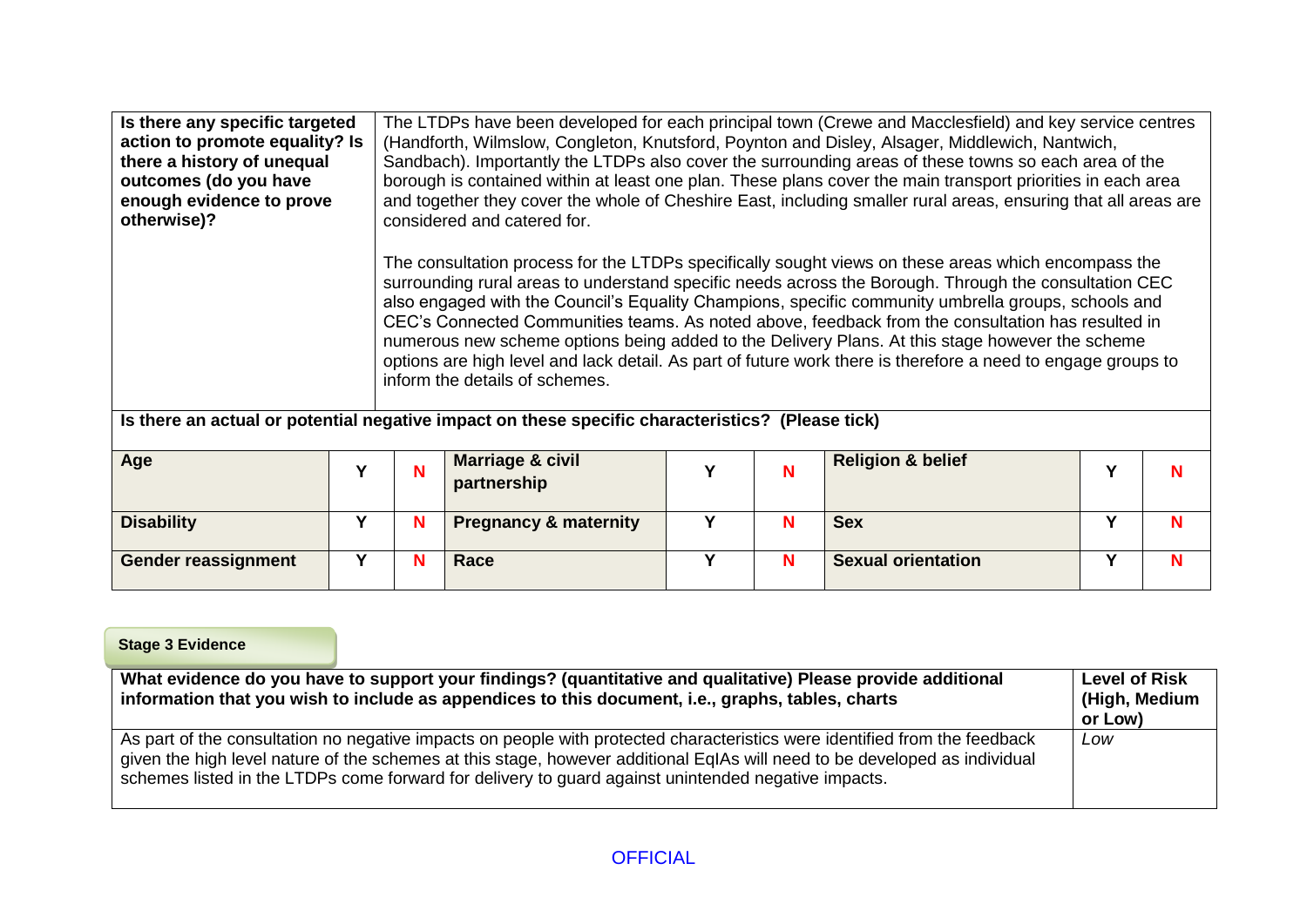| As described earlier in this EqIA the consultation engaged with the general public and specific groups, and provided an<br>opportunity for all residents and stakeholders to respond. The consultation report can also be found on the CEC website<br>which outlines the demographics of the respondents which are included below for information.<br>Please find here: https://moderngov.cheshireeast.gov.uk/ecminutes/documents/s87587/Appendix%201%20-<br>%20LTDP%20Consultation%20Overview.pdf |                                                                                                                                                                                                                                                                                                                                                                                                                                                                                                                                                                                                                                                                                                                                                                                                                                                                                                                                                                                                                                                                                                                                      |     |  |  |
|----------------------------------------------------------------------------------------------------------------------------------------------------------------------------------------------------------------------------------------------------------------------------------------------------------------------------------------------------------------------------------------------------------------------------------------------------------------------------------------------------|--------------------------------------------------------------------------------------------------------------------------------------------------------------------------------------------------------------------------------------------------------------------------------------------------------------------------------------------------------------------------------------------------------------------------------------------------------------------------------------------------------------------------------------------------------------------------------------------------------------------------------------------------------------------------------------------------------------------------------------------------------------------------------------------------------------------------------------------------------------------------------------------------------------------------------------------------------------------------------------------------------------------------------------------------------------------------------------------------------------------------------------|-----|--|--|
| Age                                                                                                                                                                                                                                                                                                                                                                                                                                                                                                | No particular negative impacts have been identified at this stage however, there may be positive or<br>adverse impact on older and younger people who tend as groups to use public transport more than<br>other age groups. Nationally the proportion of trips made by bus is highest amongst those aged between<br>17 and 20. Young people also face barriers to transport, include the availability and cost of public<br>transport, particularly to further and higher education. Bus use is higher for those aged 60 and over than<br>those in middle aged groups and this needs to be taken into account within the plans.<br>Those aged under 34 represented only 10% of the respondents. However, officers engaged with the<br>Youth Council as part of the consultation and work is ongoing to engage schools through the<br>Sustainable Modes of Travel to School programme.                                                                                                                                                                                                                                                | Low |  |  |
| <b>Disability</b>                                                                                                                                                                                                                                                                                                                                                                                                                                                                                  | No particular negative impacts have been identified at this stage, however positive or adverse impacts<br>are possible depending on how the strategy is implemented but generally the strategy itself is intended<br>to be positive. Key challenges faced by disabled people on the transport system include being able to<br>access accurate and relevant travel information both before and during the journey, being able to access<br>public transport interchanges, especially at night when these may be poorly lit, being able to access<br>public transport vehicles and concerns regarding safety and comfort on the public transport network.<br>This could be taken into account as part of the Bus Service Improvement Plan and future scheme<br>options taken forward.<br>13% said their day-to-day general activities were limited because of a health problem or disability, and<br>7% preferred not to say. This consultation question was asking about whether in general (not specifically<br>linked to transport issues) people have a health problem or disability that in limits their day-today<br>activities. | Low |  |  |
| <b>Gender</b><br>reassignment                                                                                                                                                                                                                                                                                                                                                                                                                                                                      | No particular negative impacts have been identified at this stage however it is widely reported that<br>gendered abuse and sexual harassment are particularly associated with public transport with concerns<br>around personal safety when travelling and this needs to be taken into account as part of the Bus<br>Service Improvement Plan and future scheme options taken forward.                                                                                                                                                                                                                                                                                                                                                                                                                                                                                                                                                                                                                                                                                                                                               | Low |  |  |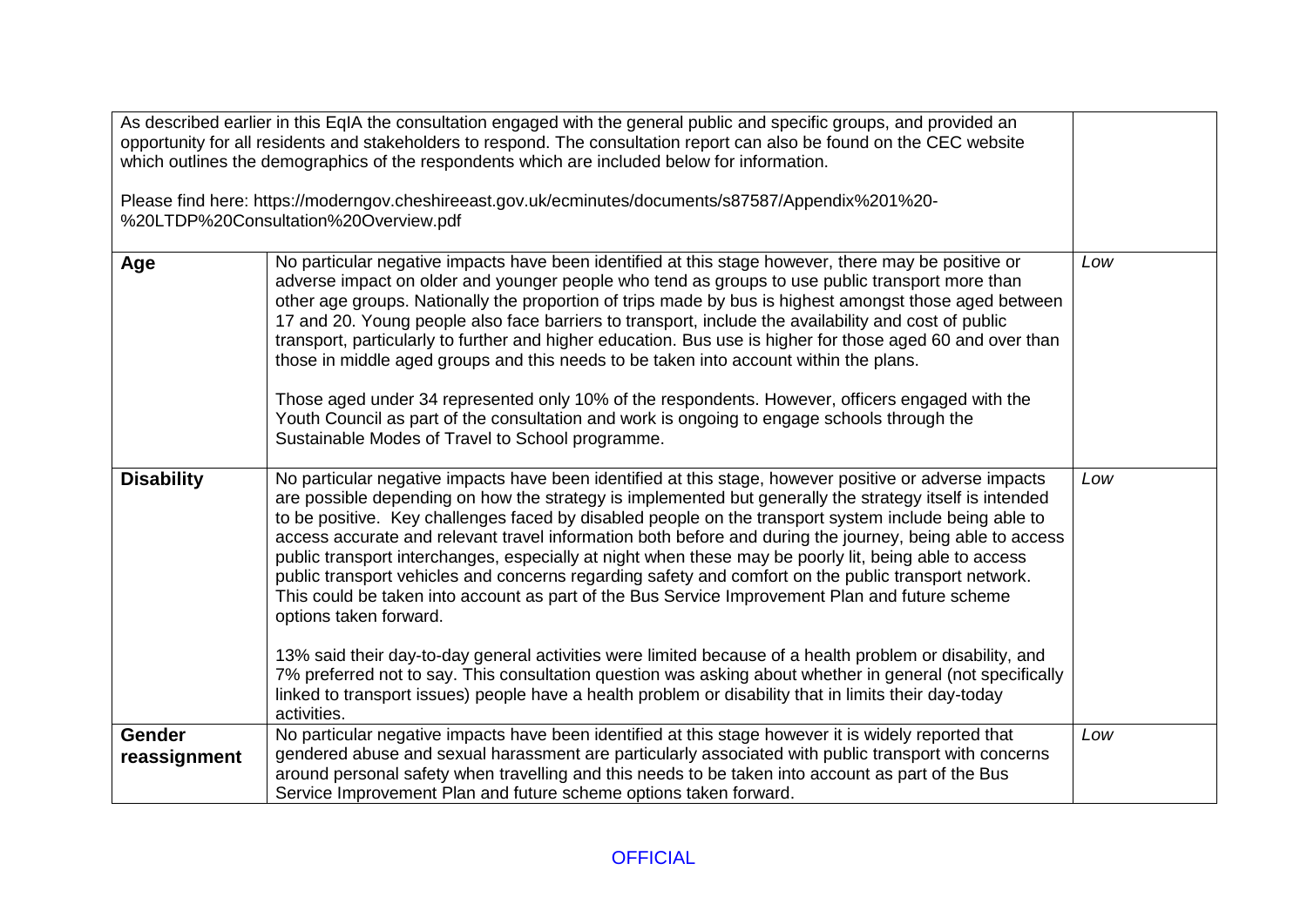| <b>Marriage &amp; civil</b>     | No particular negative impacts have been identified at this stage.                                                                                                                                                                                                                                                                                                                                                                                                                                                                                                                                 | Low |
|---------------------------------|----------------------------------------------------------------------------------------------------------------------------------------------------------------------------------------------------------------------------------------------------------------------------------------------------------------------------------------------------------------------------------------------------------------------------------------------------------------------------------------------------------------------------------------------------------------------------------------------------|-----|
| partnership                     |                                                                                                                                                                                                                                                                                                                                                                                                                                                                                                                                                                                                    |     |
| Pregnancy &<br>maternity        | No particular negative impacts have been identified at this stage; however, a lack of adequate public<br>transport provision can create barriers to accessing medical establishments providing essential<br>maternity services and the LTDPs consider improvements to accessing these services.                                                                                                                                                                                                                                                                                                    | Low |
| Race                            | No particular negative impacts have been identified at this stage however it is important to recognise<br>that Bus Services are aimed at all potential users regardless of ethnicity. Consideration also needs to be<br>given to how fears and risks of violence associated with public transport disproportionately affect people<br>from ethnic minorities.<br>88% of respondents were 'white British / English / Welsh / Scottish / Northern Irish / Irish', <5% were any<br>other White background and 8% preferred not to say.                                                                | Low |
| <b>Religion &amp;</b><br>belief | No particular negative impacts have been identified at this stage however, consideration needs to be<br>given to how fears and risks of violence associated with public transport disproportionately affect people<br>because of their religion or religious beliefs. This could be considered as part of the Bus Service<br>Improvement Plan and future scheme options taken forward.<br>A majority of respondents were Christian (56%), with the second highest category 'None' (22%) and                                                                                                        | Low |
|                                 | 17% preferred not to say. The consultation aimed to engage as wide as possible cross section of<br>people, reaching out to umbrella organisations and using the Council's Connected Communities teams<br>across the Borough to highlight the consultation. Further targeted engagement should be conducted as<br>part of individual schemes as they come forward to engage these groups in the vicinity of schemes.                                                                                                                                                                                |     |
| <b>Sex</b>                      | No particular negative impacts have been identified at this stage however, it is widely recognised that<br>women are very often constrained by several barriers that shape how they travel. Women are also more<br>likely to travel by bus and less likely to travel by rail than men. Women are less likely to cycle than men,<br>particularly without segregated cycling infrastructure in place. As part of active travel schemes<br>developed in the future a focus should be delivering infrastructure that is segregated from motorised<br>vehicles in line with Local Transport Note 01/20. | Low |
|                                 | The consultation respondents were 54% Male and 39% Female, with 6% prefer not to say.                                                                                                                                                                                                                                                                                                                                                                                                                                                                                                              |     |
| <b>Sexual</b><br>orientation    | No particular negative impacts have been identified at this stage however, it is crucial to consider how<br>fears and risks of violence associated with public transport proportionately affects people from the LGBT<br>community. The Council's Bus Service Improvement Plan and annual capital investment programme for<br>improving bus stop facilities should consider opportunities to these address issues.                                                                                                                                                                                 | Low |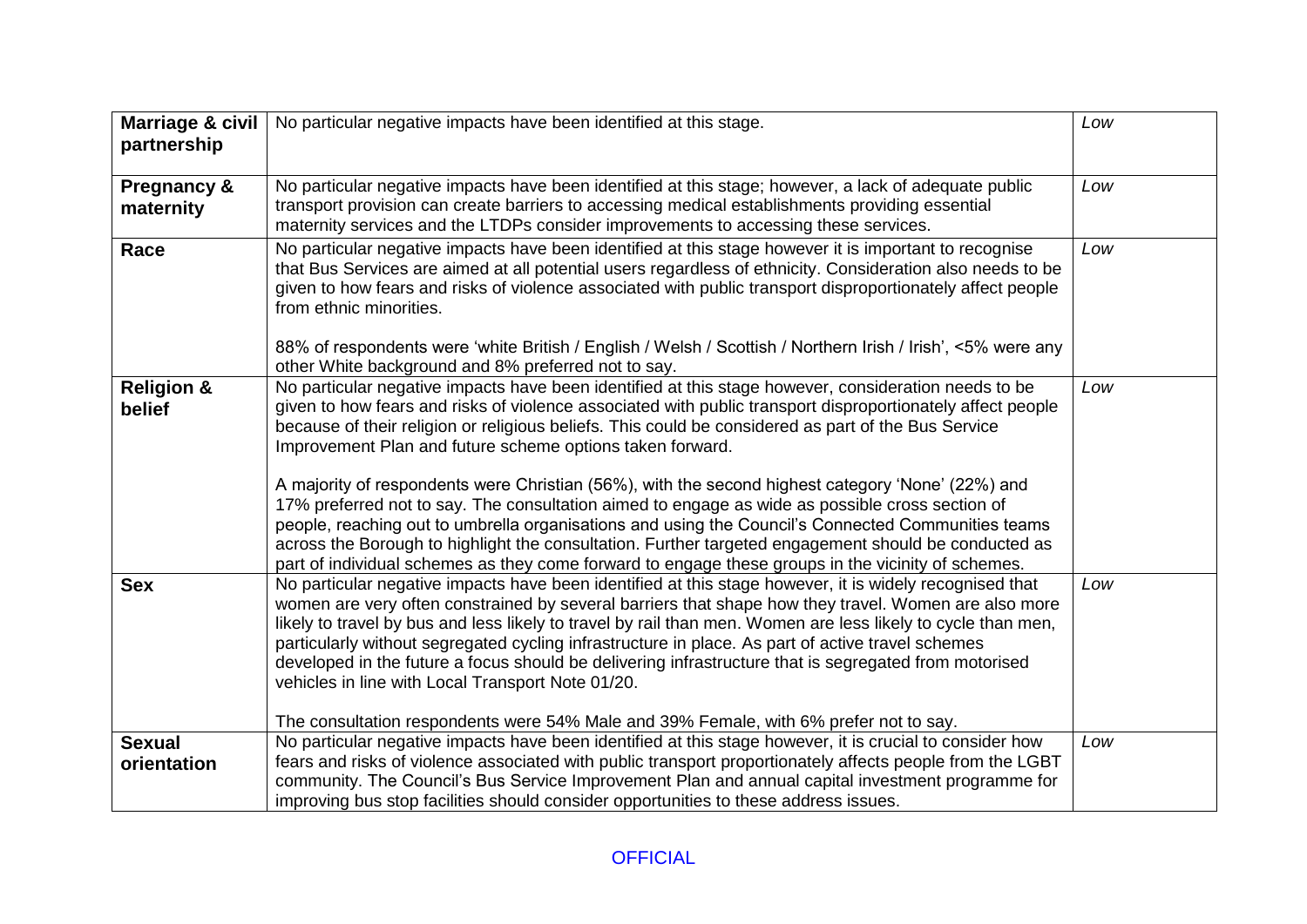#### **Stage 4 Mitigation**

| <b>Protected</b><br>characteristics | <b>Mitigating action</b><br>Once you have assessed the impact of a policy/service, it is important to<br>identify options and alternatives to reduce or eliminate any negative impact.<br>Options considered could be adapting the policy or service, changing the<br>way in which it is implemented or introducing balancing measures to reduce<br>any negative impact. When considering each option, you should think about<br>how it will reduce any negative impact, how it might impact on other groups<br>and how it might impact on relationships between groups and overall issues<br>around community cohesion. You should clearly demonstrate how you<br>have considered various options and the impact of these. You must have a<br>detailed rationale behind decisions and a justification for those alternatives<br>that have not been accepted. | How will this be<br>monitored?                                                                          | <b>Officer</b><br>responsible                                             | <b>Target date</b>                                         |
|-------------------------------------|---------------------------------------------------------------------------------------------------------------------------------------------------------------------------------------------------------------------------------------------------------------------------------------------------------------------------------------------------------------------------------------------------------------------------------------------------------------------------------------------------------------------------------------------------------------------------------------------------------------------------------------------------------------------------------------------------------------------------------------------------------------------------------------------------------------------------------------------------------------|---------------------------------------------------------------------------------------------------------|---------------------------------------------------------------------------|------------------------------------------------------------|
| All                                 | Further EqIAs will need to be developed for specific<br>projects identified within the LTDPs and investment<br>programmes as they come forward to ensure that no<br>groups/protected characteristics are negatively<br>affected.                                                                                                                                                                                                                                                                                                                                                                                                                                                                                                                                                                                                                              | Through various<br>project boards and<br>standard governance<br>of the LTDP<br>investment<br>programme. | The officer will be<br>determined by<br>type of scheme<br>and investment. | During any<br>subsequent<br>scheme design<br>consultation. |

#### **5. Review and Conclusion**

**Summary: provide a brief overview including impact, changes, improvement, any gaps in evidence and additional data that is needed**

The plans will be delivered on a scheme-by-scheme basis therefore any impacts, changes, improvements and gaps in evidence or data will need to be identified in scheme specific EqIAs. No specific negative impacts have been identified at this stage.

| Specific actions to be taken to | How will this be monitored? | <b>Officer responsible</b> | Target date |
|---------------------------------|-----------------------------|----------------------------|-------------|
| reduce, justify or remove any   |                             |                            |             |
| adverse impacts                 |                             |                            |             |
|                                 |                             |                            |             |